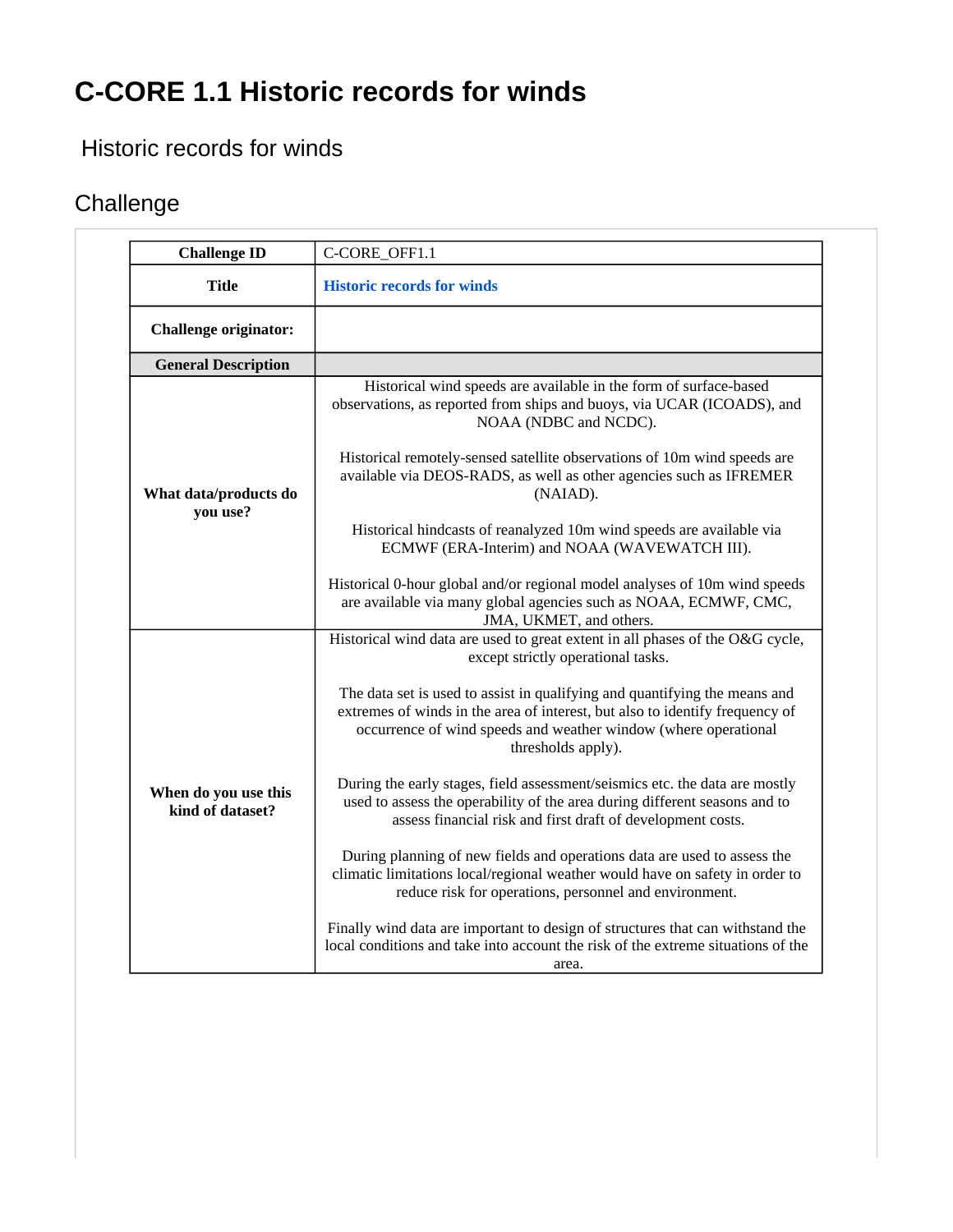| What are your actual<br>limitations and do you<br>have a work around? | For more superficial analysis, first looks etc. an estimate is often sufficient<br>and the quality of the data set is not as critical as for design studies. The latter<br>requires long time series (for instance preferably more than 1/4 of the<br>extreme calculated $-$ i.e. 25 yrs for 100 year extreme) and high resolution in<br>time and space in order to catch vigorous short-lived and small scale local<br>phenomena. Data of sufficient quality can be hard to come by in coastal and<br>remote/less developed areas and rougher modeled data, estimates and<br>approximations will be used. Sometimes calibration of modeled data to<br>shorter observed time series has to be made.<br>The heights of many historical wind speed observations that are available via<br>ICOADS are unknown, although a portion of the observations include the<br>height of the observation. Similarly, the averaging period of wind<br>observations is a variable that must be reconciled across all record sets prior<br>to effective analyses.<br>There are also important spatial and temporal limitations of historical surface-<br>based and remotely-sensed 10m wind observations that make the analyses of<br>extreme values very challenging (e.g., most extremes at sea were probably<br>not observed or otherwise sampled).<br><b>Update frequency:</b> |
|-----------------------------------------------------------------------|--------------------------------------------------------------------------------------------------------------------------------------------------------------------------------------------------------------------------------------------------------------------------------------------------------------------------------------------------------------------------------------------------------------------------------------------------------------------------------------------------------------------------------------------------------------------------------------------------------------------------------------------------------------------------------------------------------------------------------------------------------------------------------------------------------------------------------------------------------------------------------------------------------------------------------------------------------------------------------------------------------------------------------------------------------------------------------------------------------------------------------------------------------------------------------------------------------------------------------------------------------------------------------------------------------------------------------------------------------------------|
|                                                                       | Too slow in some cases, some data sources do not extend to real time (1<br>month or more lag), and "patching" with any available observations is<br>necessary.<br><b>Temporal resolution:</b><br>3 and 6 hours is too infrequent and does not catch short-lived extremes, and<br>approximations have to be made.<br><b>Spatial resolution:</b><br>Too large outside well known areas (and large even there). Does not catch<br>small scale and local (topography induced) phenomena. Should be 4 km<br>minimum.<br>NOTE. High resolution and high update resolution does not equal                                                                                                                                                                                                                                                                                                                                                                                                                                                                                                                                                                                                                                                                                                                                                                                 |
| <b>Needs and expectations</b><br>on EO data                           | quality, hence documentation of verification is equally important!!<br>EO is used for this today, but resolution, update frequency, length of data<br>series and quality is not sufficient for instance design studies. It is used as<br>input in regional reanalysis and hindcast.<br>Need: Long $(10 \text{ years} +)$ observed time series of high quality (ground-<br>truthed) and with high spatial resolution, especially for coastal areas and<br>emerging O&G areas where demand for such data has been small or non-<br>existent. Or - EO data that can improve modeled reanalyses.<br>Example: Long time series of 10m wind speeds with 1-min, 10-min, 1-hour,<br>and 3-second averaging periods).                                                                                                                                                                                                                                                                                                                                                                                                                                                                                                                                                                                                                                                       |
| <b>Challenge classification</b>                                       |                                                                                                                                                                                                                                                                                                                                                                                                                                                                                                                                                                                                                                                                                                                                                                                                                                                                                                                                                                                                                                                                                                                                                                                                                                                                                                                                                                    |
| Pre license                                                           | 3                                                                                                                                                                                                                                                                                                                                                                                                                                                                                                                                                                                                                                                                                                                                                                                                                                                                                                                                                                                                                                                                                                                                                                                                                                                                                                                                                                  |
| Exp.                                                                  | 3                                                                                                                                                                                                                                                                                                                                                                                                                                                                                                                                                                                                                                                                                                                                                                                                                                                                                                                                                                                                                                                                                                                                                                                                                                                                                                                                                                  |
| Dev.                                                                  | $\overline{4}$                                                                                                                                                                                                                                                                                                                                                                                                                                                                                                                                                                                                                                                                                                                                                                                                                                                                                                                                                                                                                                                                                                                                                                                                                                                                                                                                                     |
| Prod.                                                                 | $\overline{4}$                                                                                                                                                                                                                                                                                                                                                                                                                                                                                                                                                                                                                                                                                                                                                                                                                                                                                                                                                                                                                                                                                                                                                                                                                                                                                                                                                     |
| Decom.                                                                | $\overline{\mathcal{L}}$                                                                                                                                                                                                                                                                                                                                                                                                                                                                                                                                                                                                                                                                                                                                                                                                                                                                                                                                                                                                                                                                                                                                                                                                                                                                                                                                           |
| Geographic context/<br>restrictions                                   | Applies to all six areas of interest, except for the cautionary notes about<br>tropical cyclones, which only applies to South China Sea, West of Ireland,<br>and Myanmar.<br>Seasonality: Applies to all seasons.                                                                                                                                                                                                                                                                                                                                                                                                                                                                                                                                                                                                                                                                                                                                                                                                                                                                                                                                                                                                                                                                                                                                                  |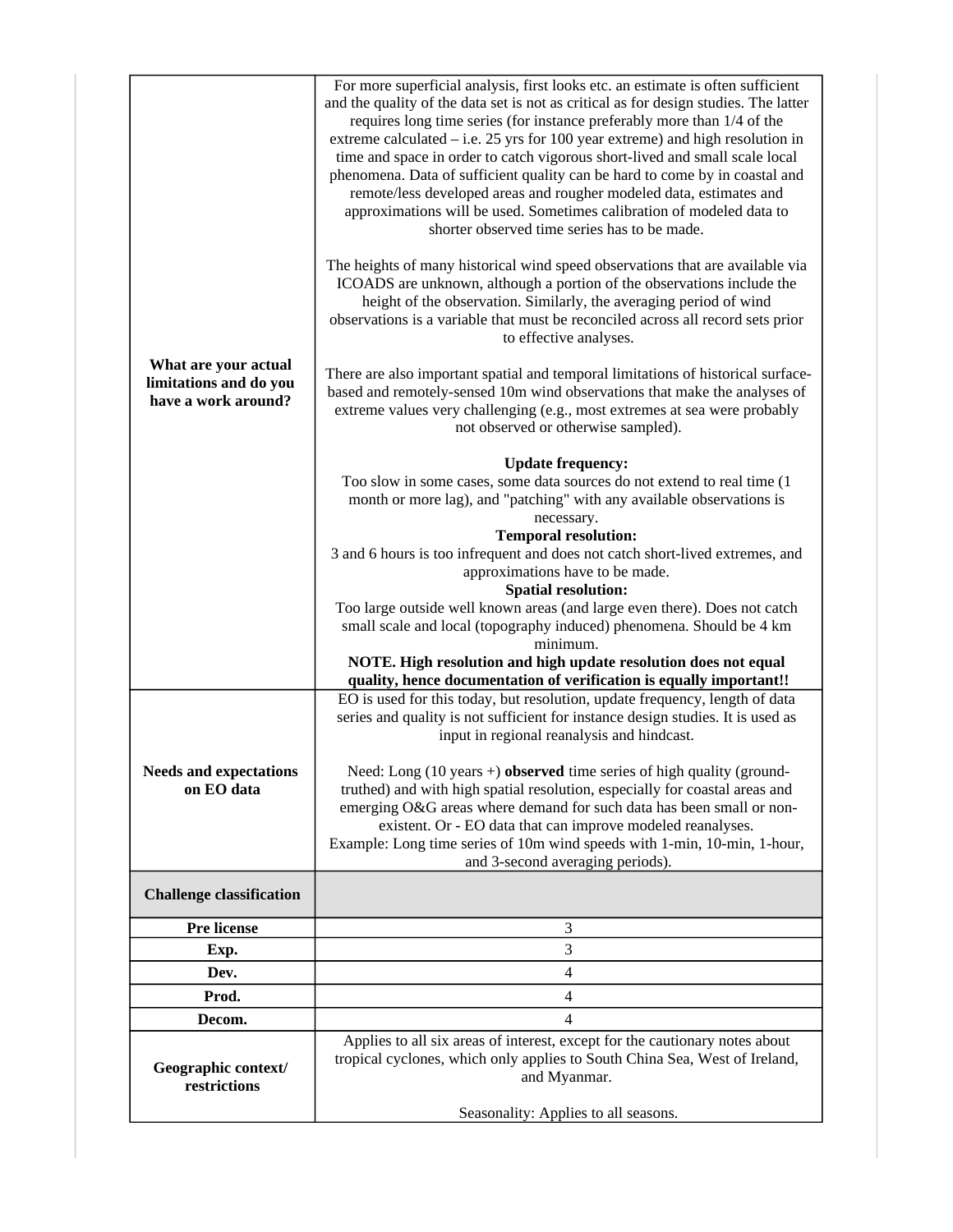| Topographic<br>classification / Offshore<br>classification | Ocean                                                                                                                                                                                                                                                                                                                                                                                                                                                                                                                                         |
|------------------------------------------------------------|-----------------------------------------------------------------------------------------------------------------------------------------------------------------------------------------------------------------------------------------------------------------------------------------------------------------------------------------------------------------------------------------------------------------------------------------------------------------------------------------------------------------------------------------------|
| <b>Activity impacted</b><br>/concerned                     |                                                                                                                                                                                                                                                                                                                                                                                                                                                                                                                                               |
| <b>Technology Urgency</b>                                  | Short term (2-5 years)                                                                                                                                                                                                                                                                                                                                                                                                                                                                                                                        |
| <b>Information</b><br>requirements                         |                                                                                                                                                                                                                                                                                                                                                                                                                                                                                                                                               |
| <b>Update frequency</b>                                    | Daily or weekly, since historical data is often used to assess recent events.<br>For some parameters and data sets, monthly is still sufficient.<br>Available today:<br>For the historical re-analyses and archived observations, monthly; however,<br>recent observations are available generally without delay.                                                                                                                                                                                                                             |
| <b>Temporal resolution</b>                                 | Data should be at least 1-3 hourly resolution depending on area and<br>phenomena needed to be resolved.<br>Available today:<br>ERA-Interim: 6-hourly<br>WaveWatch III: 3 hourly<br>Surface-bases observation: sub-hourly to less frequently<br>Remotely-sensed satellite observation: sub-daily to less frequently                                                                                                                                                                                                                            |
| <b>Spatial resolution</b>                                  | Around 4 km<br>Available:<br>ERA-Interim: 0.75°<br>WaveWatch III: 4 arc-mins, 10 arc-mins, and/or 30 arc-mins, depending on<br>area<br>Surface-bases observation: varies based on the locations of the ship/buoy<br>observations<br>Remotely-sensed satellite observation: varies based on platform scanning<br>swath size and other parameters                                                                                                                                                                                               |
| Data quality                                               | The sources in this document are selected because they are known to have<br>sufficient quality (after some work-around/adaptation). In general separate in-<br>depth verification studies has to be made for each source planned to be used<br>for analysis, and the analysis has to be repeated for each geographical area<br>(since sources might be of sufficient quality in one area but not another).<br>In general, ground observations and modelled sourced are perceived to be of<br>better quality than EO for historical wind data. |
| Data Coverage and<br>extent                                | Regional.                                                                                                                                                                                                                                                                                                                                                                                                                                                                                                                                     |
| <b>Example format</b>                                      | ERA-Interim: grib and netCDF<br>WaveWatch III: grib and/or grib2<br>Surface-bases observation: text, CSV and/or netCDF<br>Remotely-sensed satellite observation: text                                                                                                                                                                                                                                                                                                                                                                         |
| <b>Timeliness</b>                                          | Normally needed urgently, possibly before assessing, planning, or exploring<br>a new field. Hence the data source used for analysis needs to be frequently<br>updated to avoid unnecessary waiting. Daily, weekly or monthly updates of<br>data sets are sufficient, depending on the analysis required.                                                                                                                                                                                                                                      |